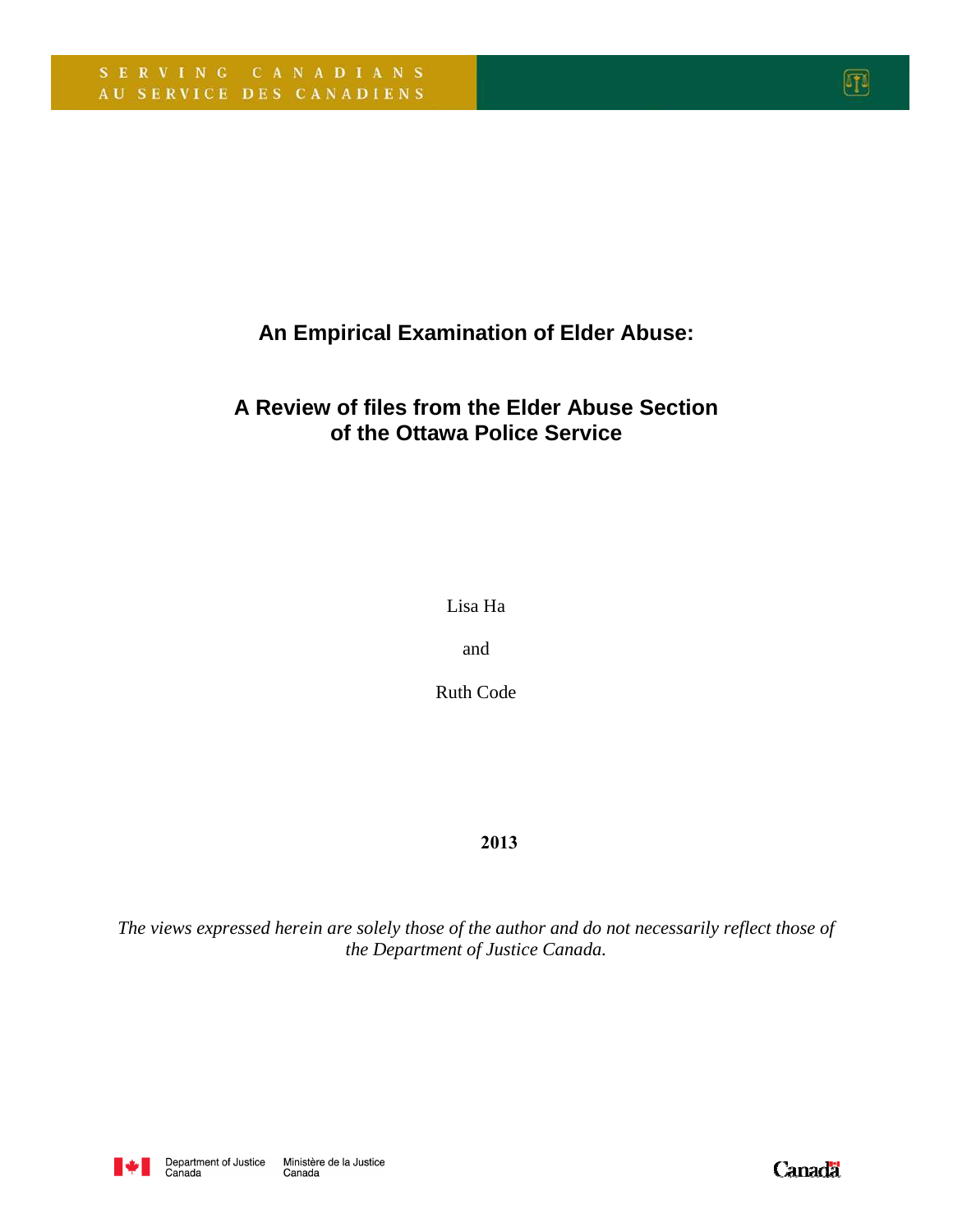# Acknowledgements

The authors would like to thank our colleague at the Department of Justice, Adamira Tijerino, for her valuable contributions to the design and implementation of this research project. We would also like to thank Jennifer Scarponcini for her work on the data collection. As well, we would like to thank the officers at the Ottawa Police Service who provided invaluable guidance and assistance throughout the project.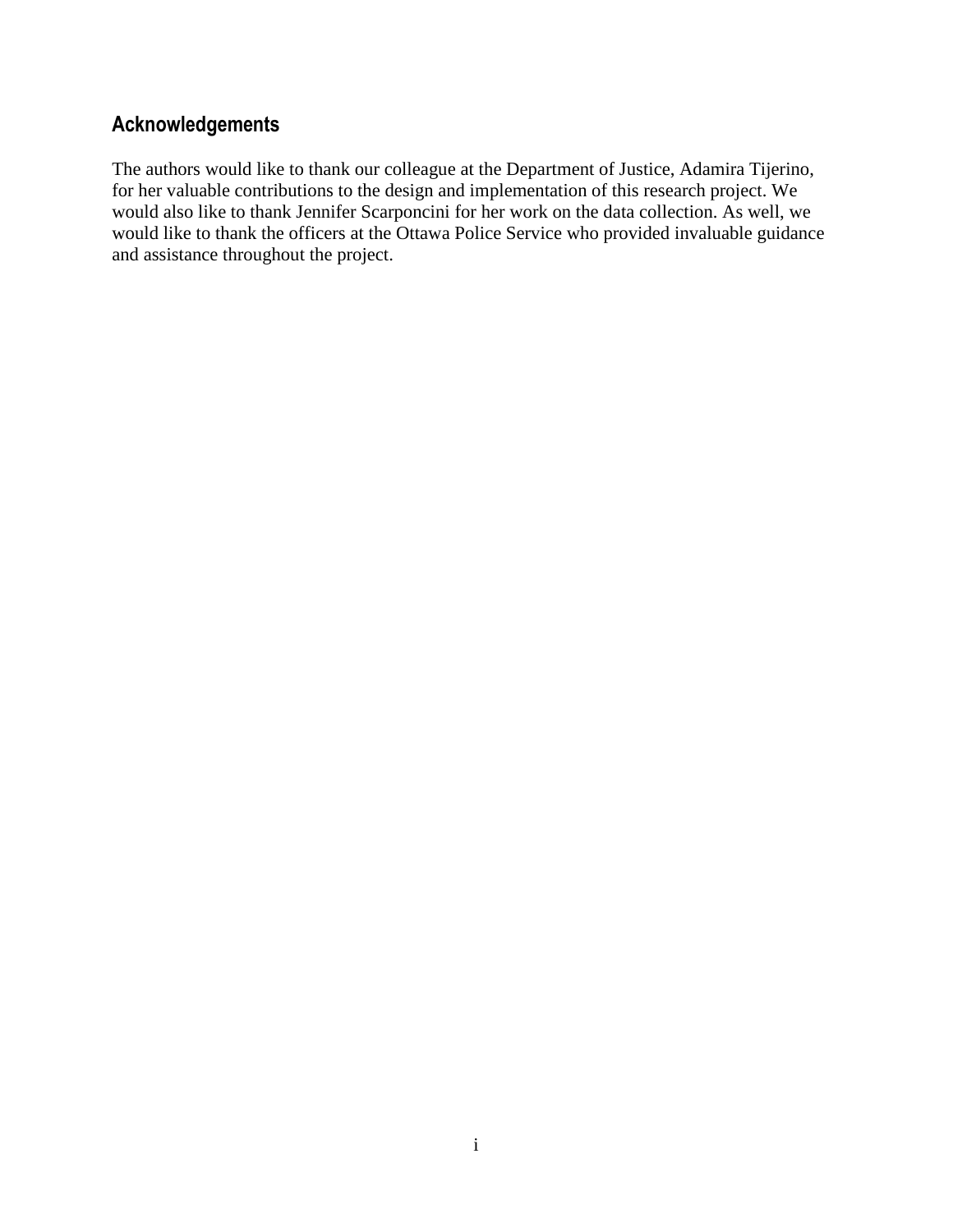# **Contents**

©Her Majesty the Queen in Right of Canada, represented by the Minister of Justice and Attorney General of Canada, 2013

ISBN 978-1-100-22464-0

Cat. No J2-380/2013E-PDF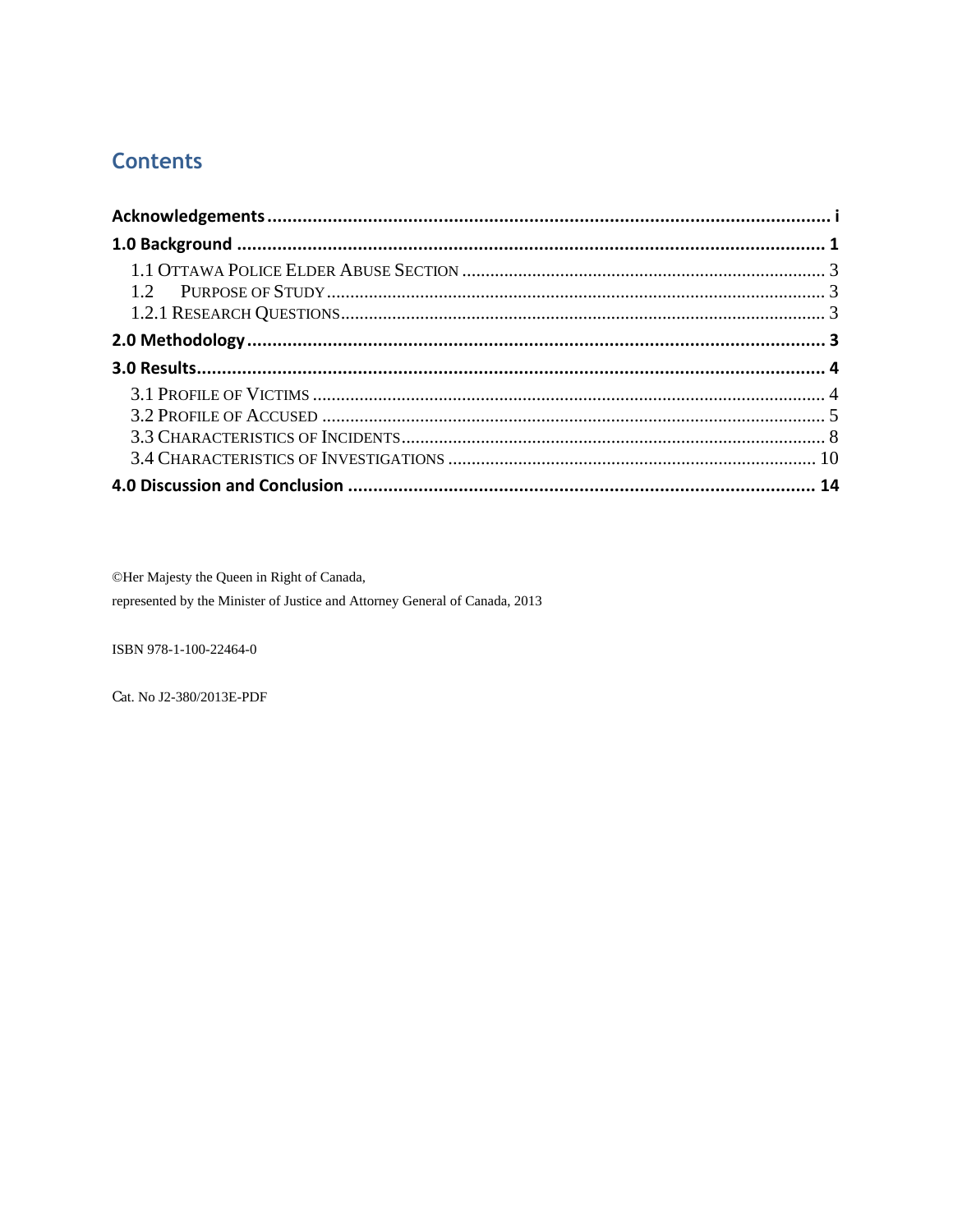# 1.0 Background

<u>.</u>

According to the 2011 Census, there are close to 5 million Canadians aged 65 and older (this demographic group is commonly referred to as seniors or elderly persons), growing 14% since 2006. A higher proportion of this demographic group is female. The proportion of Canadians over age 65 is expected to double from 13% of Canadians in 2001 to 25% over the next 25 years.<sup>I</sup> This demographic change will impact many segments of Canada's public policy and social welfare structures, including the criminal justice system. For example, the proportion of both elderly victims of crime and offenders is predicted to increase over the next few years.<sup>2</sup>

Although there is not one universally accepted definition of elder abuse, most definitions take into account the existence of a relationship between the abuser and the abused. The World Health Organization (WHO) definition, introduced in 2002, is one of the most widely recognised. The WHO describes elder abuse as "...a single or repeated act, or lack of appropriate action, occurring within a relationship where there is an expectation of trust which causes harm or distress to an older person."<sup>3</sup> Generally elder abuse refers to adults over 65; however, most elder abuse policies note that this term may be used for younger adults, particularly if the adult has reduced capacity or competence related to aging.

In Canada, constitutional jurisdiction in the area of elder abuse is shared between the provincial/territorial and federal governments, with programs and services primarily within provincial and territorial jurisdiction. There are certain categories of abuse, such as fraud, assault, sexual assault, uttering threats and criminal harassment, which are crimes under the *Criminal Code*. Some types of abuse and/or neglect are also offences under provincial and territorial legislation. The *Criminal Code* also includes a provision (section 718.2) that requires the court, when delivering a sentence, to take into account evidence that the offence was motivated by age- or disability-based bias, prejudice or hate, and whether, in committing the offence, the offender abused and/or neglected a position of trust or authority.

Seniors may be more vulnerable to particular types of crimes, such as telemarketing or internet fraud, misuse of power of attorney, and home renovation fraud. For example, findings from Project PhoneBusters<sup>4</sup> suggest that between 1996 and 2003, 84% of the total dollar loss through telemarketing prize and lottery occurrence was accounted for by victims 60 years and older.<sup>5</sup> In addition, 2009 police-reported data from Statistics Canada show that the rate of family violence against seniors has increased over the past several years, up 14% since 2004 (when the data became available). In 2009, 35% of senior victims of violent crime were victimized by a family

<sup>&</sup>lt;sup>1</sup> Ogrodnik, L. (2007). *Seniors as Victims of Crime: 2004 and 2005*. Canadian Centre for Justice Statistics Profile Series, Canadian Centre for Justice Statistics.

 $2$  Bomba, P. (2006). Use of a Single Page Elder Abuse Assessment and Management Tool: A Practical Clinician's Approach to Identifying Elder Mistreatment. *Journal of Gerontological Social Work*, Vol. 46, No. 3/4, pp. 103-122. <sup>3</sup> From WHO website: http://www.who.int/ageing/projects/elder\_abuse/en/; last accessed June 8, 2011.

<sup>&</sup>lt;sup>4</sup> This program is based on the collaborative efforts of the Royal Canadian Mounted Police, the Ontario Provincial Police and the Competition Bureau Canada.

<sup>5</sup> Ogrodnik, L. (2007). *Seniors as Victims of Crime: 2004 and 2005*. Canadian Centre for Justice Statistics Profile Series, Canadian Centre for Justice Statistics.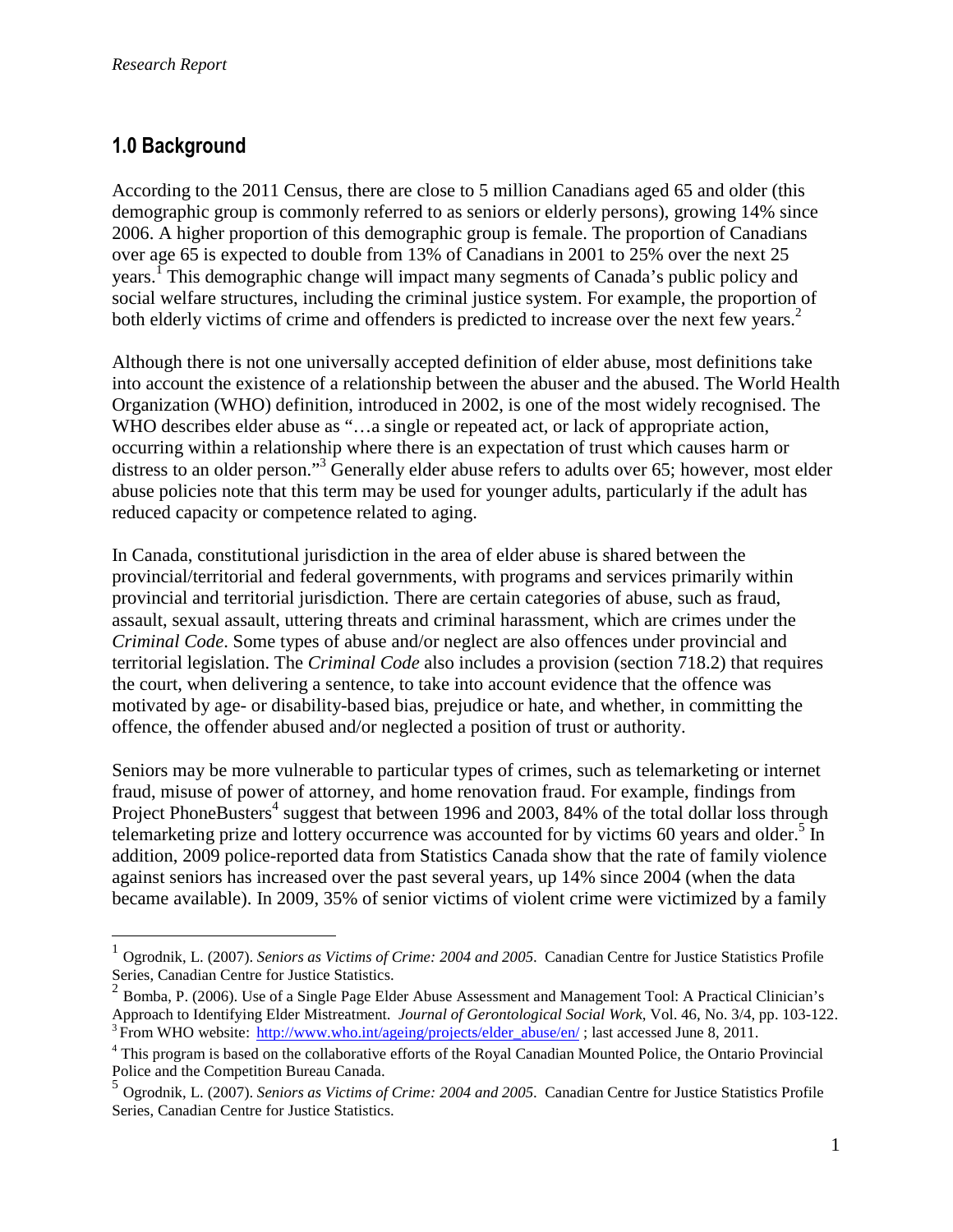<u>.</u>

member and another 35% were victimized by a friend or acquaintance.<sup>6</sup> There are studies that also show that elderly persons are at increased risk of abuse and/or neglect from their caregivers in institutional settings.<sup>7</sup>

Professionals who work with abused older adults and researchers who specialize in gerontological issues have also highlighted the dramatic ways in which elder mistreatment can affect the health, safety and quality of life of older people. Elder abuse can have potentially devastating effects on the lives of older adults. Injuries sustained by a frail older adult can have much more tragic consequences than similar injuries inflicted on a younger person. Physical abuse can result in nursing home placement, permanent disability or even death. Financial exploitation can deprive older adults of resources needed for the necessities of life. Unlike younger people who lose assets or resources, older adults have less time and opportunity to recover from financial losses. An unexpected finding of a longitudinal study published in 1998 was that older adults who have been subjected to any form of mistreatment are three times more likely to die within three years than elders of similar age and medical and social circumstances who have not been mistreated.<sup>8</sup>

As a result of the increased proportion of elderly persons in the criminal justice system, either as victims or offenders, various initiatives have been undertaken. For example, the Correctional Service of Canada opened its first Elder Division in 2001.<sup>9</sup> Similarly, police departments have created programs or sections that focus on elder abuse and/or neglect. For example, the Ottawa Police Service created an Elder Abuse Section in 2005 in order to investigate all allegations of elder abuse and vulnerable adult abuse when it involves a person in a position of trust, which is consistent with the definition employed by the WHO.

More recently, in May 2007, the Government of Canada created a National Seniors Council to give advice to the Government on matters of national importance to seniors. In addition, Bill C-36, Protecting Canada's Seniors Act, came into force in early 2013. The bill "better protects seniors by ensuring tougher sentences for those who take advantage of elderly Canadians." The amendments specify that "evidence that an offence had a significant impact on the victims due to their age – and other personal circumstances such as their health or financial situation – will now be considered an aggravating factor for sentencing purposes."<sup>10</sup>

<sup>6</sup> Statistics Canada. 2011. Family Violence in Canada: A statistical profile. Statistics Canada Catalogue no. 85-224- X. Ottawa. http://www.statcan.gc.ca/pub/85-224-x/85-224-x2010000-eng.pdf (accessed July 14, 2011).

 $^7$  Dubble, C. (2006). A Policy Perspective on Elder Justice through APS and Law Enforcement Collaboration. *Journal of Gerontological Social Work*, Vol. 46, No. 3/4 , pp. 35-55.

Podnieks, E. (2006). Social Inclusion: An Interplay of the Determinants of Health – New Insights into Elder Abuse. *Journal of Gerontological Social Work*, Vol. 46, No. 3/4 , pp. 57-79.

<sup>&</sup>lt;sup>8</sup> Lifespan of Greater Rochester, Inc. Weill Cornell Medical Center of Cornell University,

New York City, Department for the Aging (2011). *Under the Radar: New York State Elder Abuse Prevalence Study.*  9 Gallagher, E. (2001). Elders in Prison: Health and Well-Being of Older Inmates. *International Journal of Law and Psychiatry*, Vol. 24, pp. 325-333.

<sup>&</sup>lt;sup>10</sup> Department of Justice Canada, "Legislation protecting Canada's seniors comes into force," News release, Etobicoke,

<sup>14</sup> January 2013. http://canada.justice.gc.ca/eng/news-nouv/nr-cp/2013/doc\_32825.html (accessed January 21, 2013).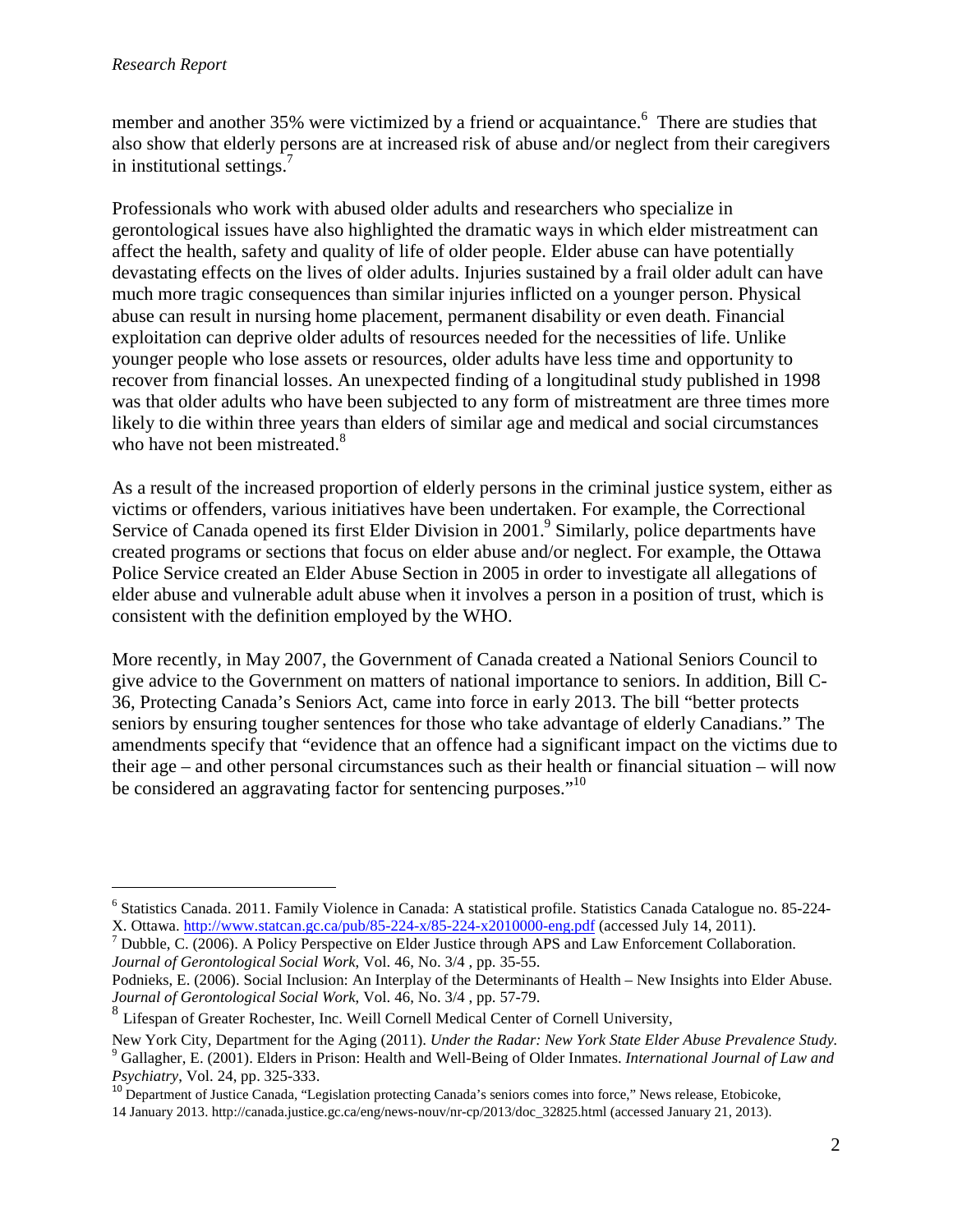### 1.1 Ottawa Police Elder Abuse Section

The Ottawa Police Service (OPS) was one of the first police forces in Canada to establish a specialized Elder Abuse Section in 2005. The mandate of the section is two-fold: to investigate all allegations of elder or vulnerable adult abuse where there is a relationship of trust/dependence between the victim and abuser, and to work with front-line service providers to educate them and the public to help raise awareness of elder abuse and support for seniors. In addition, the section works closely with the Ottawa Police Victim Crisis Unit which provides counseling and resources to victims both throughout and following a police investigation.<sup>11</sup>

The elder abuse section adopts a specialized approach when dealing with elderly victims. This includes wearing plain clothes and using an unmarked vehicle when investigating incidents; and exploring alternative solutions, which often involves coordinating police involvement with appropriate health, social and community service agencies.

## 1.2 Purpose of Study

The purpose of this study was to review case files from the Elder Abuse Section in order to examine the extent and nature of incidents involving elderly victims that are reported to the police. This research project also reviews the outcomes of cases from the Elder Abuse Section involving elder abuse that move through the criminal justice system.

### 1.2.1 Research Questions

- What are the characteristics of cases involving elder abuse that come to the attention of the Elder Abuse Section of the Ottawa Police Service?
	- o Who are the accused and victims? What are the demographics of the accused and elderly victims?
	- o What is the nature of the abuse? What types of charges are laid, and are any alternatives to charging being used?
- What are some of the challenges police face when investigating elder abuse and/or neglect cases?
- What are the outcomes (where recorded) of the elder abuse and/or neglect cases that come to the attention of the Elder Abuse Section of the Ottawa Police Service (referrals to support services, police, Crown and Court's response)?

## 2.0 Methodology

 $\overline{a}$ 

This research involved a manual file review of cases from the OPS Elder Abuse Section. The intent was to review all files from the inception of the section in 2005 until the time of data coding in spring 2010. Ultimately, a sample of 531 files was obtained. This sample is sufficiently large to be representative of all files investigated by the Elder Abuse Section during the study period.

<sup>&</sup>lt;sup>11</sup> http://www.ottawapolice.ca/en/ServingOttawa/SectionsAndUnits/Elder\_abuse.aspx (accessed January 21, 2013).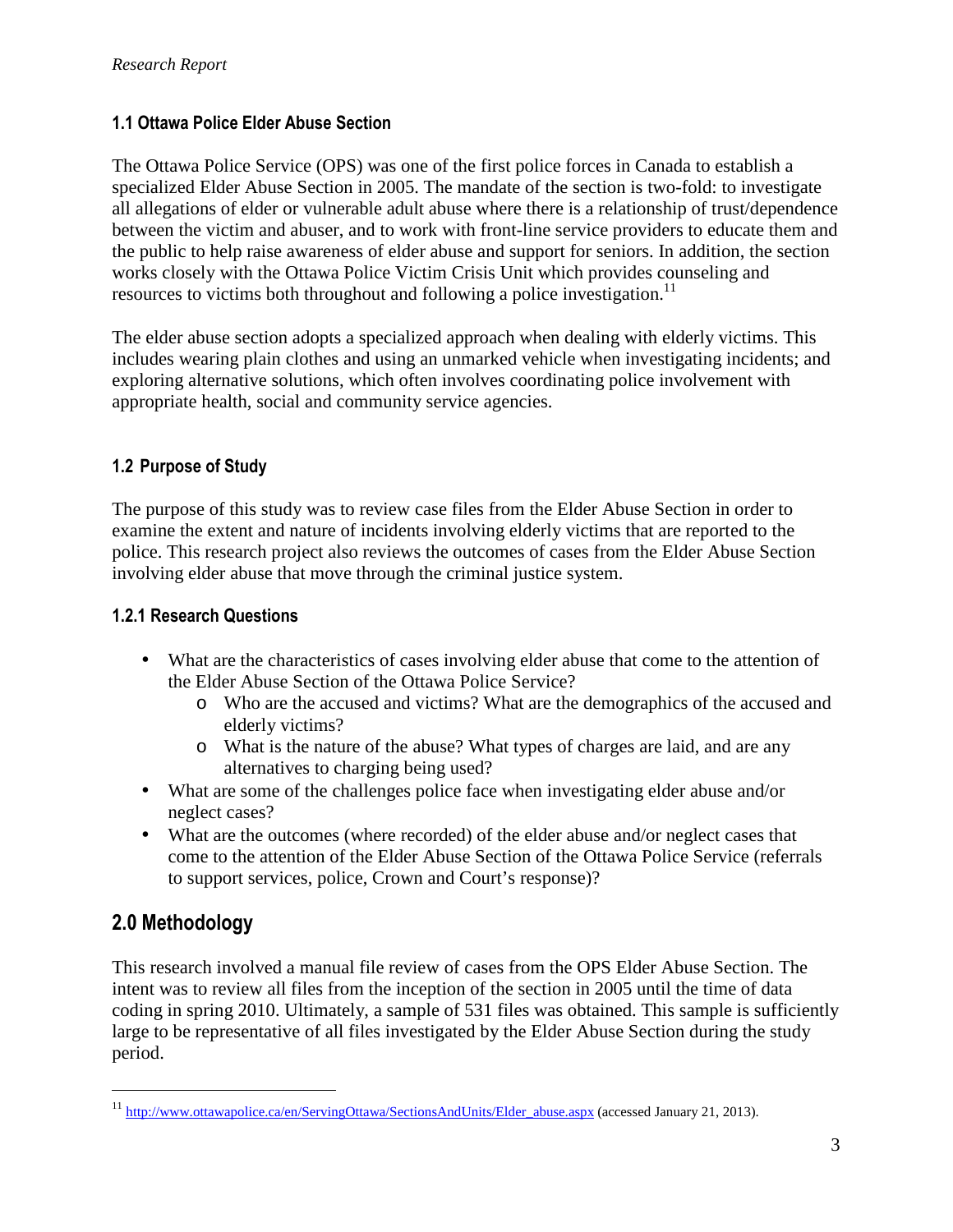To facilitate data collection, a standardized coding sheet was developed by researchers from the Research and Statistics Division in collaboration with policy counsel from the Family, Children and Youth Section at the Department of Justice, as well as with officers from the Ottawa Police Service. A data coding contractor was hired to code electronic data extracted from the Ottawa Police Service electronic data system onto the standardized coding sheets. The data coder obtained security clearance with the Ottawa Police Service in order to gain access to the files. There were no ethical concerns with the project, as it involved analysis of secondary data and no personal identifiers were collected. Data was transferred from the coding sheets into a statistical program for analysis.

In addition, one semi-structured interview with two officers from the OPS Elder Abuse Section was conducted in the fall of 2011. The purpose of this interview was to better understand how the Elder Abuse Section works, in terms of handling investigations and the challenges officers face in dealing with elder abuse cases. Participants were asked a series of questions in order to guide the interview.

## 3.0 Results

As noted there were a total of 531 files examined for the study. Several files that were deemed not to fit the definition of elder abuse were excluded, as were several files that did not contain sufficient information for analysis. Taking into account those exclusions, the total number of files analyzed was 453.

In the following pages, the results of the analysis are presented. They are broken down into several sections starting with a profile of victims, a profile of those accused of elder abuse, and ending with details of investigations and case outcomes. Qualitative information from the interview with officers is included where appropriate throughout the analysis.

## 3.1 Profile of Victims

The majority of victims were female (70%) and Caucasian (93%). In addition, most victims were either widowed (69%) or married (20%) and the vast majority had children (98%). The average age of victims at the time of investigation was 80 (median age 81); while the minimum age was  $49$  and the maximum was 101.<sup>12</sup> While a large proportion of victims lived in a private home or apartment (58%), a substantial number were residents of nursing homes or long-term care facilities (42%).

There were nine cases that involved more than one victim; however, for most of these there was only detailed information on file about one of the victims. Of these nine cases the number of victims ranged from 4 to 67, with an average number of 19.

<u>.</u>

 $12$  Age was unknown in 15 cases (3%)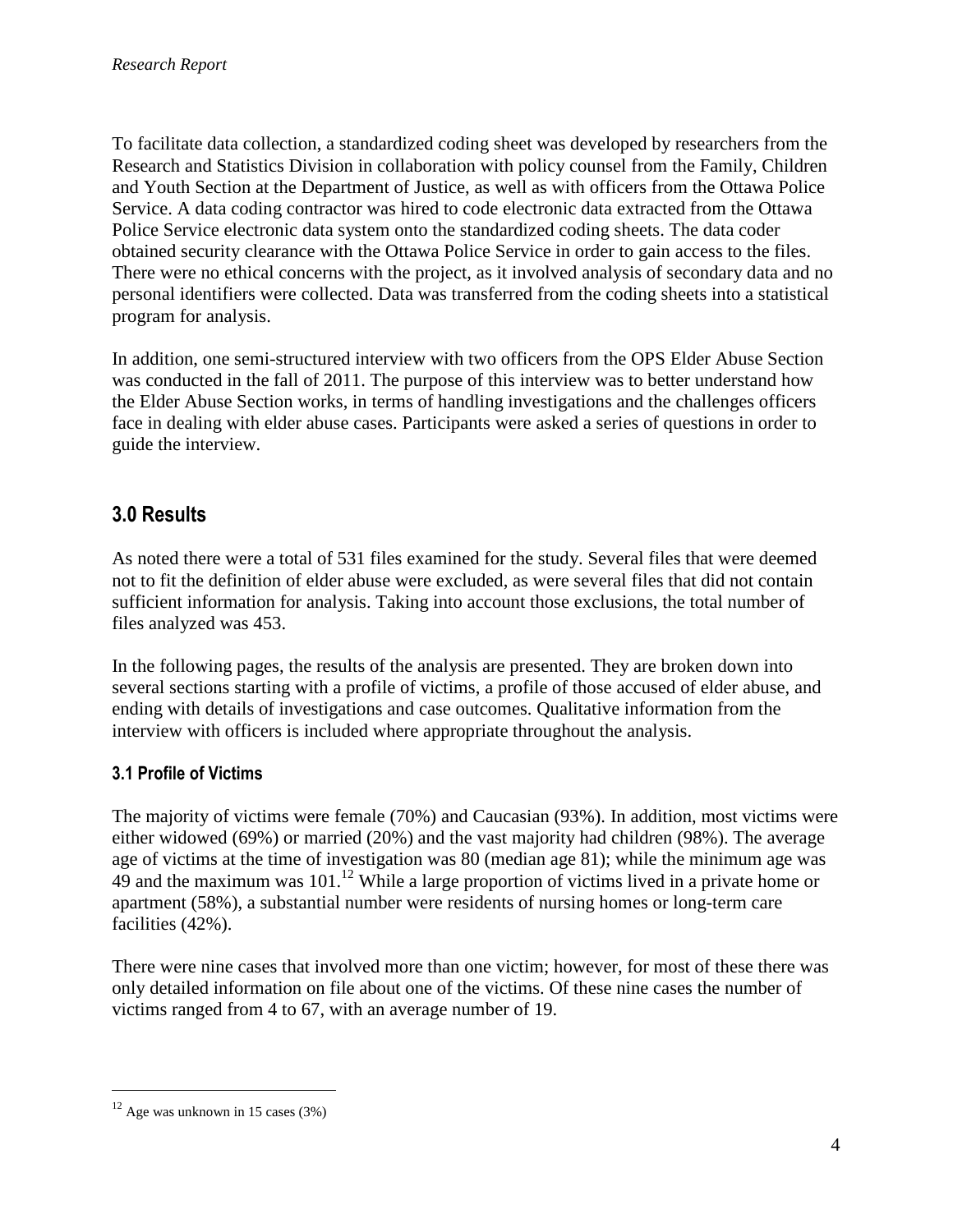Data on the relationship between the victim and accused showed some interesting differences between men and women. Overall, mothers were the most common victims (28%) followed by "no relationship"<sup>x</sup> (22%) and "other"<sup>t</sup> (18%). However, when broken down by sex, the data show that male accused were statistically significantly more likely to victimize family or friends, while female accused more often victimized those they cared for in a professional setting (Figure 1).





Type of victim-accused relationship

 $N=422, X^2=38.703, p=.000$ 

t Other includes – paid home nurse, personal support worker, roommate, hospital nurse, etc.

<sup>x</sup> "no relationship" includes cases where an institution was being investigated for abuse.

#### 3.2 Profile of Accused

Figure 2 shows the proportion of accused and victims by sex. For the accused, there was almost an even split, with slightly more female accused than males. In contrast, more than two thirds of victims were female.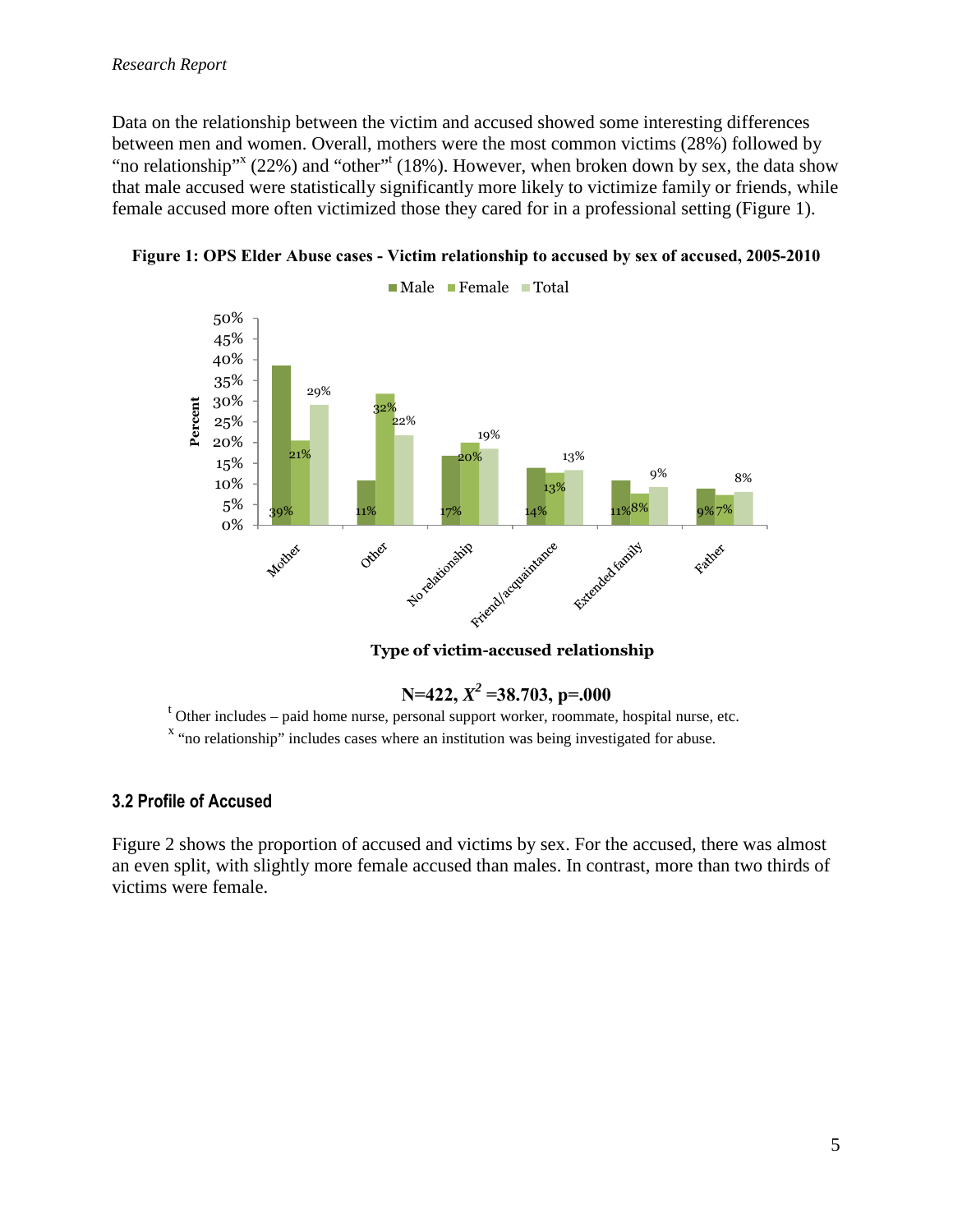

**Figure 2: OPS Elder Abuse Cases – Proportion of accused and victims by sex, 2005-2010** 

The average age of accused in the year the case was investigated was 48 (median age 47). The age range was large, with the youngest accused being 17 years old and the oldest 89 years old.<sup>13</sup> The majority of accused were Caucasian (80%), 10% were black and 8% were Asian (south, east or west Asian). Almost half were single (43%), and 29% were married. A substantial proportion of the accused lived in a private home or apartment (88%), with the next highest proportion living in a nursing home or long-term care facility (6%) and 4% had no fixed address.

Figure 3 shows the most common occupation of the accused broken down by sex. Female accused were statistically significantly more likely to work in health-related occupations (42% versus 18%), while males were more likely to be in trades and transport (23% versus 1%).

<u>.</u>

 $13$  Age was unknown for 74 accused (16%)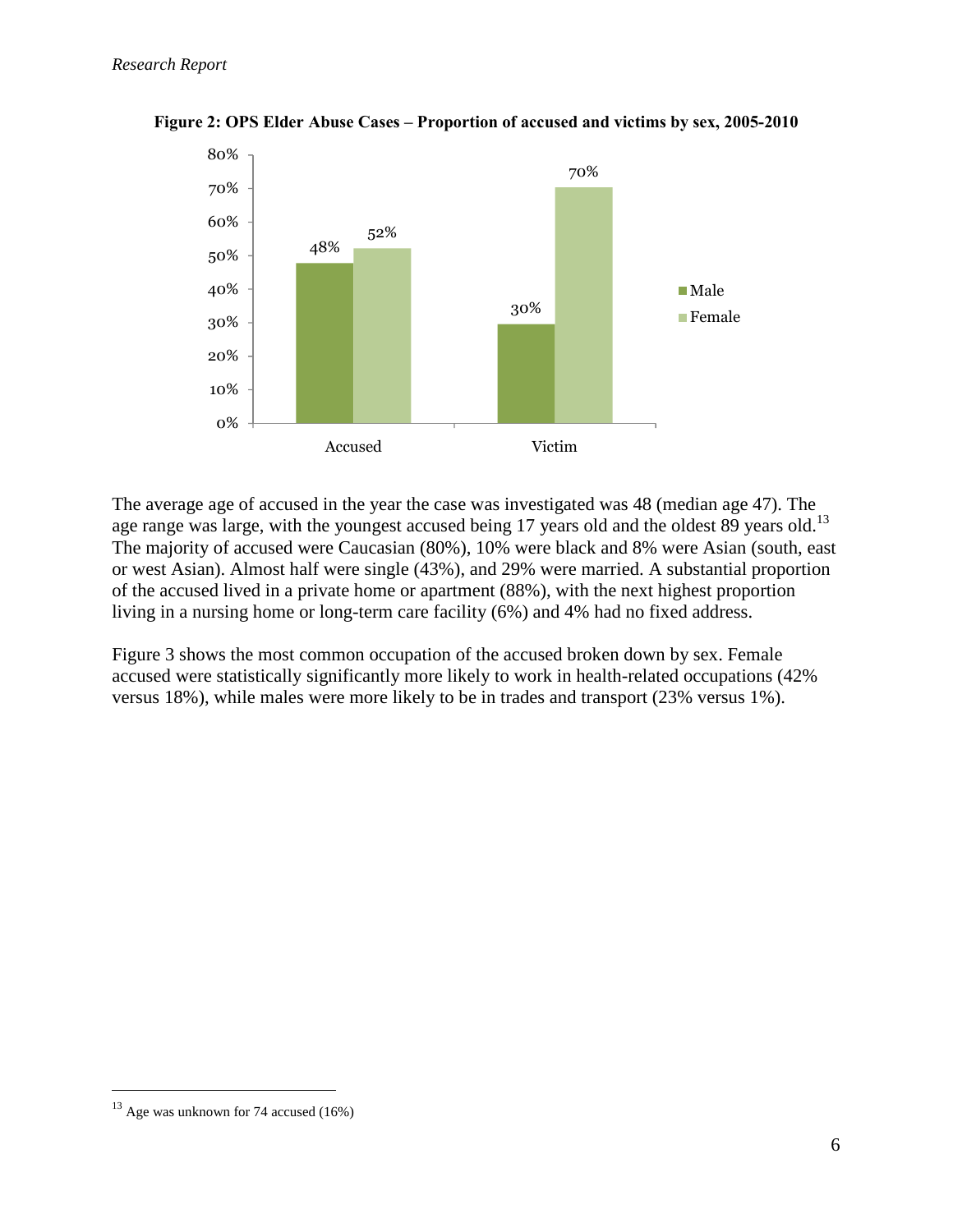

**Figure 3: OPS Elder Abuse Cases - Occupation of the accused by sex, 2005-2010** 

 $N=349, X^2=66.462, p=.000$ 

Data were also collected on the mental health status of the accused, as well as any indication of a history of drug or alcohol abuse. A small proportion of accused were flagged as having a history of alcohol  $(15\%)^{14}$  or drug abuse  $(16\%)^{15}$ , while 8% had both. Thirteen percent of accused were suspected to have mental health problems.<sup>16</sup> There were no significant differences in the occurrence of substance abuse or mental illness between males and females.

During the semi-structured interview officers from the Elder Abuse Section reported that in cases where the accused is a family member and suffers from mental health and drug or alcohol issues the victim is often reluctant to lay charges. In these cases, officers spend the majority of their time setting up social services referrals for both the victim and accused, rather than investigating the criminal aspects of the case. As one officer stated:

There is police persona attached to this work but that is not accurate in that the work we do is social work related because of the nature of the dynamics between the elderly and their care-givers or family members. If the victim is over 65 and if there is a relationship between the victim and abuser the elder abuse section is responsible for investigating and we end up investigating all forms of abuse, for example, physical, financial, psychological abuse, abuse in retirement/nursing homes, issues of neglect. We are juggling all these forms of abuse and this work is very, very time consuming. It takes several weeks or months to investigate an elder abuse case and there is no cookie-cutter method of investigating elder abuse.

<u>.</u>

<sup>&</sup>lt;sup>14</sup> This information was unknown in 55 cases  $(12\%)$ 

<sup>&</sup>lt;sup>15</sup> This information was unknown in 54 cases  $(12\%)$ 

<sup>&</sup>lt;sup>16</sup> This information was unknown in 49 cases  $(11\%)$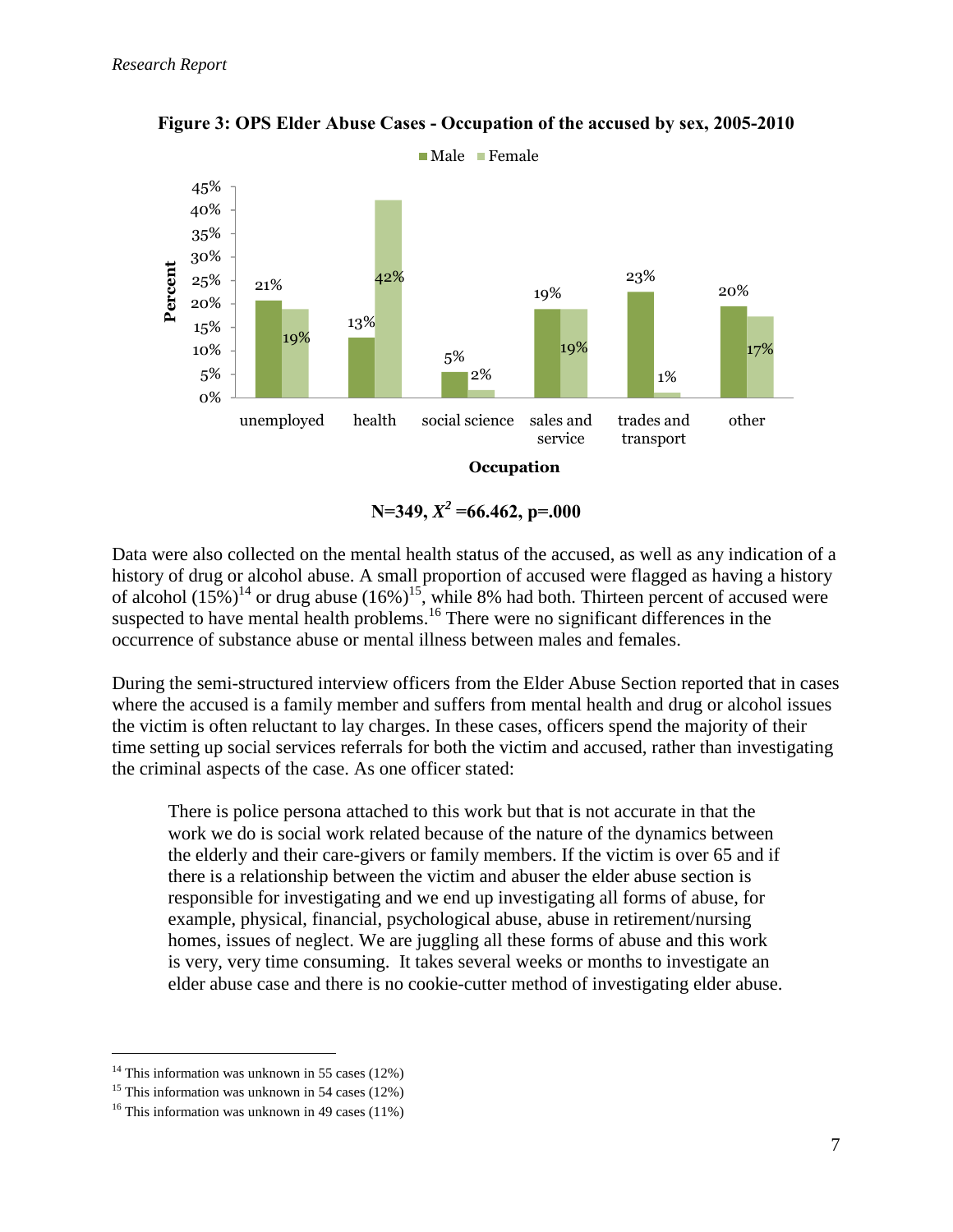Files were also examined to determine if there had been a history of family violence in any of the cases of elder abuse (e.g., the elderly victim had been an abusive parent to the accused). Only one file showed a history of family violence. In the majority of files this information was not available (or not applicable). In addition, files were examined to determine if there was a power of attorney in place. Records showed the accused had power of attorney over the victim in 14% of cases. $17$ 

### 3.3 Characteristics of Incidents

In over half of cases, there was a single incident being investigated  $(57\%)$ .<sup>18</sup> In almost a quarter (23%) of cases, there were two incidents being investigated, and in 9% of cases there were three incidents. In a small proportion of cases (5 out of 333) there were a substantial number of incidents, ranging from 10 to a high of 60 incidents. Of the cases that involved more than one incident, the timeframe of the reported abuse was typically less than a year. Almost a third spanned less than six months (27%), while 12% spanned six months to a year, and 13% spanned more than a year.

Figure 4 shows the locations of the incidents being investigated. The highest proportion of incidents took place at a nursing home (27%) followed by the victim's private residence (25%) and a joint residence occupied by the victim and accused (23%). In the majority of cases (80%), there were no witnesses to the alleged incident(s).



**Figure 4: OPS Elder Abuse Cases - Location of alleged incident, 2005-2010** 

## **N= 431, Other includes: hospital and workplace**

-

<sup>&</sup>lt;sup>17</sup> This information was unknown in 34 cases  $(8\%)$ 

 $18$  the number of incidents was unknown in 120 cases (27%)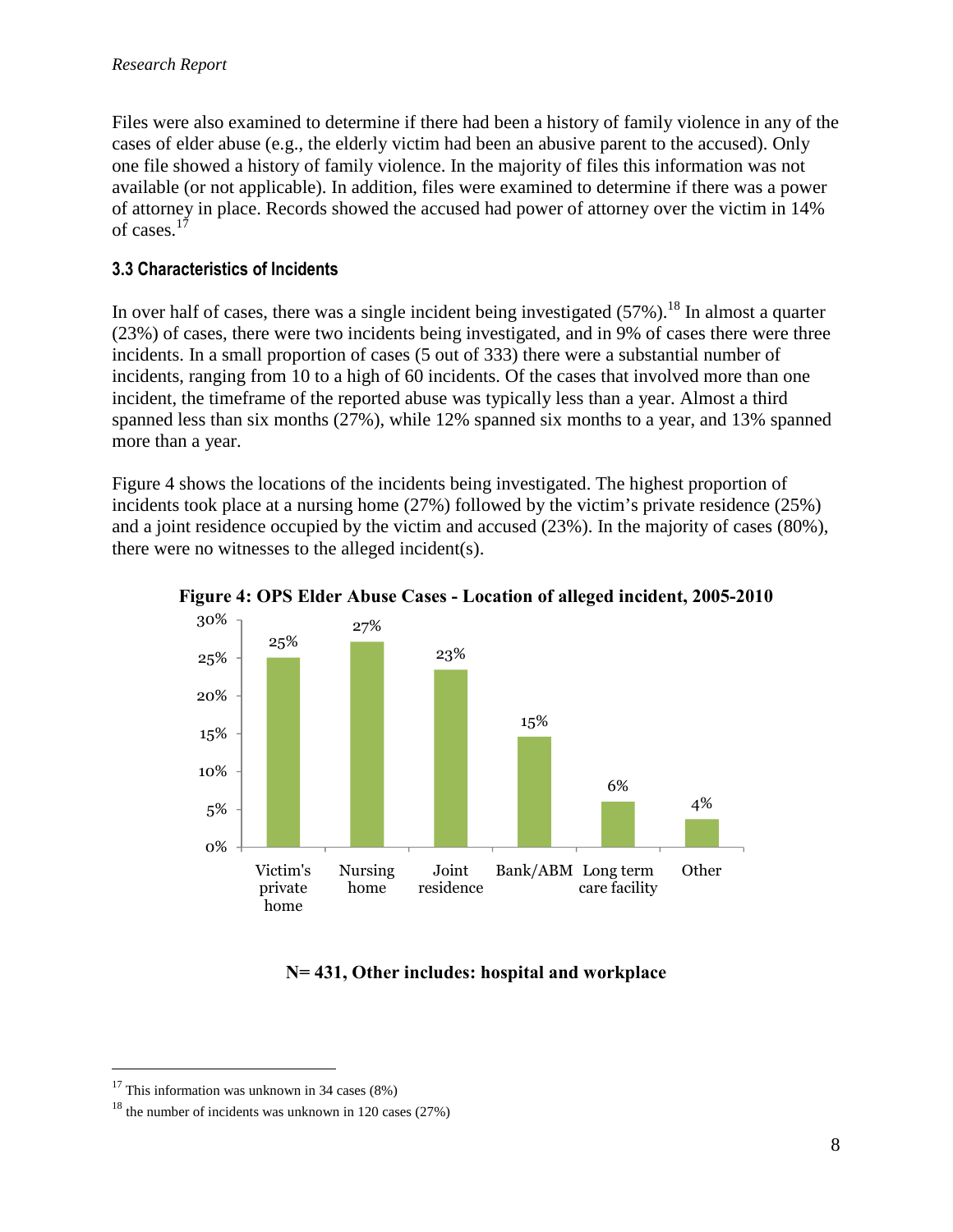$\overline{a}$ 

Figure 5 details the type of abuse investigated, broken down by the sex of the victim. Overall, the most common type of abuse was financial (62%) with men being victimized more often than women. Within the category of financial abuse, there were two sub-categories – abuse where the victim was unaware and abuse by threats or intimidation. In almost half of cases victims were unaware that the financial abuse was occurring (48%). In a quarter of cases the financial abuse was done through threats or intimidation (25%), while the remaining cases of financial abuse were done via other means (26%). The most common scenarios under the 'other' category were the accused accepting large sums of money as gifts, failing to pay a victim's rent and expenses, and stolen property (e.g., jewellery, money out of wallets, pension cheques).

The interviews revealed that in cases of financial abuse, abuse of power of attorney or abuse by a substitute decision-maker is common. Often, issues of privacy impede the officers' abilities to gather pertinent information, particularly from banks, integral to investigations of alleged financial abuse. As one officer related, "I worked on a financial elder abuse case where the bank watched the depletion of three savings accounts to the tune of \$1.2 million and did nothing to stop it. The banks were not willing to share information because of privacy concerns. It requires time, persistence and creativity to investigate each of these cases."

The next most common type of cases investigated were allegations of verbal abuse (41%), with women being victimized only slightly more often than men. Physical abuse was present in 37% of cases, with women being victimized more often (40% vs. 30%). Among cases of physical abuse that were investigated, 39% of victims received minor, untreated injuries, while 19% were treated and released, and 3% required a more extended stay in hospital (37% reported no injuries).<sup>19</sup> Sexual abuse made up a very small proportion of the incidents investigated (3%), with women being victimized more often than men.

<sup>&</sup>lt;sup>19</sup> There were 4 cases that involved the death of an elderly person. No criminal charges were laid in any of these incidents.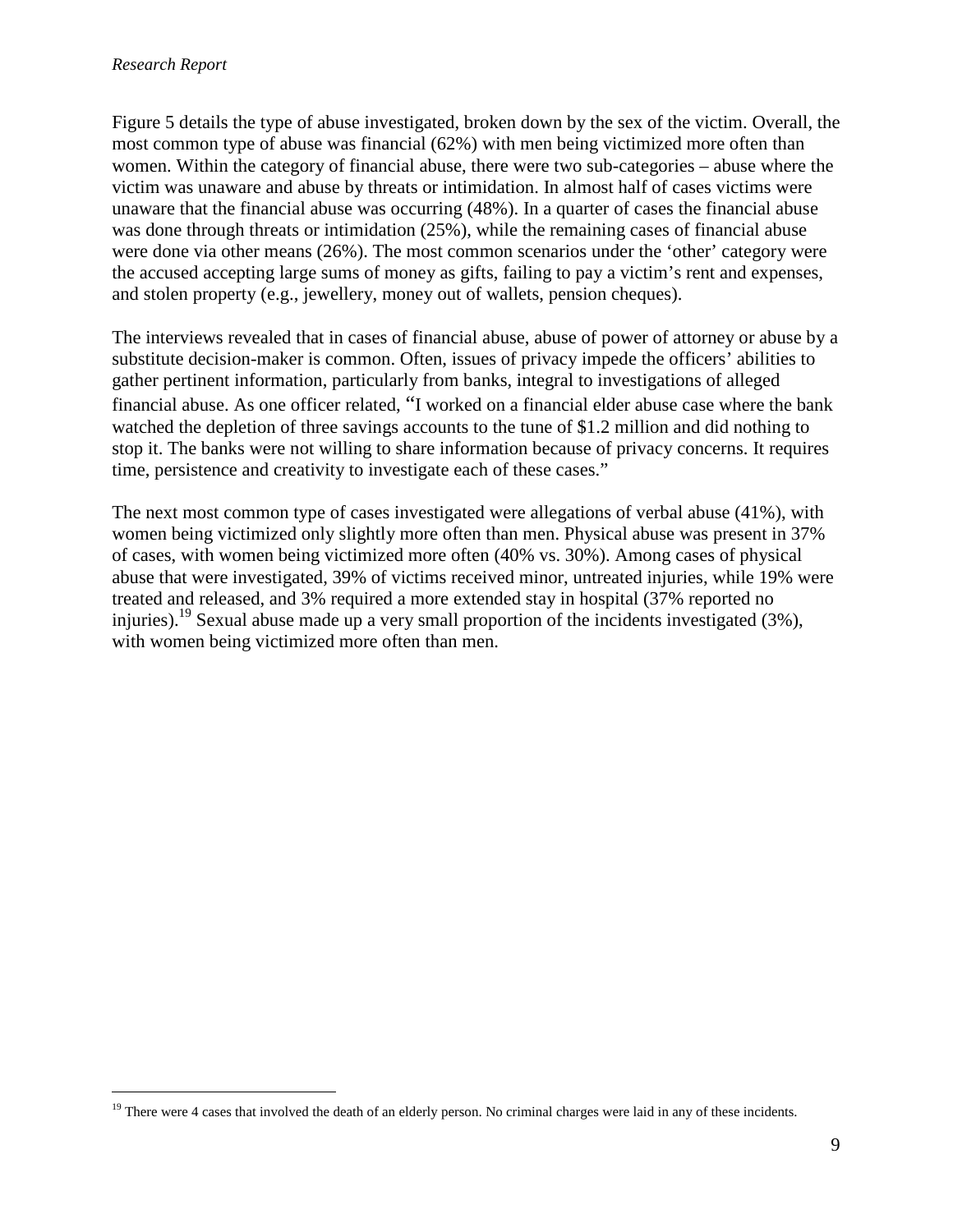

 **Figure 5: OPS Elder Abuse Cases - Type of abuse by sex of victim, 2005-2010** 

Table 1 shows the type of abuse broken down by the relationship between victim and accused. These data show that family and friends/acquaintances were more often victims of financial abuse, while those in non-familial relationships suffered physical abuse more often. While parents were victims of verbal abuse most often, the prevalence of verbal abuse in non-family relationships was also relatively high.

|                        | Victim relationship with accused |          |          |                    |                             |          |       |
|------------------------|----------------------------------|----------|----------|--------------------|-----------------------------|----------|-------|
|                        | No.<br>relationship              | Mother   | Father   | Extended<br>family | Friend/<br>acquaintan<br>ce | Other    | Total |
| <b>Financial Abuse</b> | 34 (35%)                         | 88 (73%) | 25 (74%) | 29 (78%)           | 48 (87%)                    | 48 (62%) | 272   |
| <b>Physical Abuse</b>  | 56 (58%)                         | 40 (33%) | 10 (29%) | 11 (30%)           | 3(6%)                       | 37 (48%) | 157   |
| Sexual Abuse           | 3(3%)                            | $1(1\%)$ | $0 (-)$  | $0(-)$             | 5(9%)                       | 4(5%)    | 13    |
| Verbal Abuse           | 32 (33%)                         | 76 (63%) | 17 (50%) | 12 (32%)           | 10 (18%)                    | 31 (40%) | 178   |

Table 1: Type of abuse by victim-accused relationship<sup>20</sup>

In 37% of cases, there was more than one type of abuse associated with the investigation. Of these, 83% involved two of the four types of abuse, and 17% involved three of the four types. There were no cases that involved all four types of abuse.

## 3.4 Characteristics of Investigations

 $\overline{a}$ 

Files were examined to determine if there were any barriers identified by police during the course of their investigations. In about half of cases, there were no barriers identified. Of those cases that did have barriers, mental health issues were the most commonly identified (55%), followed by victim fear in 16% of cases (Figure 6). Of the cases that were identified as having

 $20$  Column percentages total more than 100% due to multiple responses for abuse categories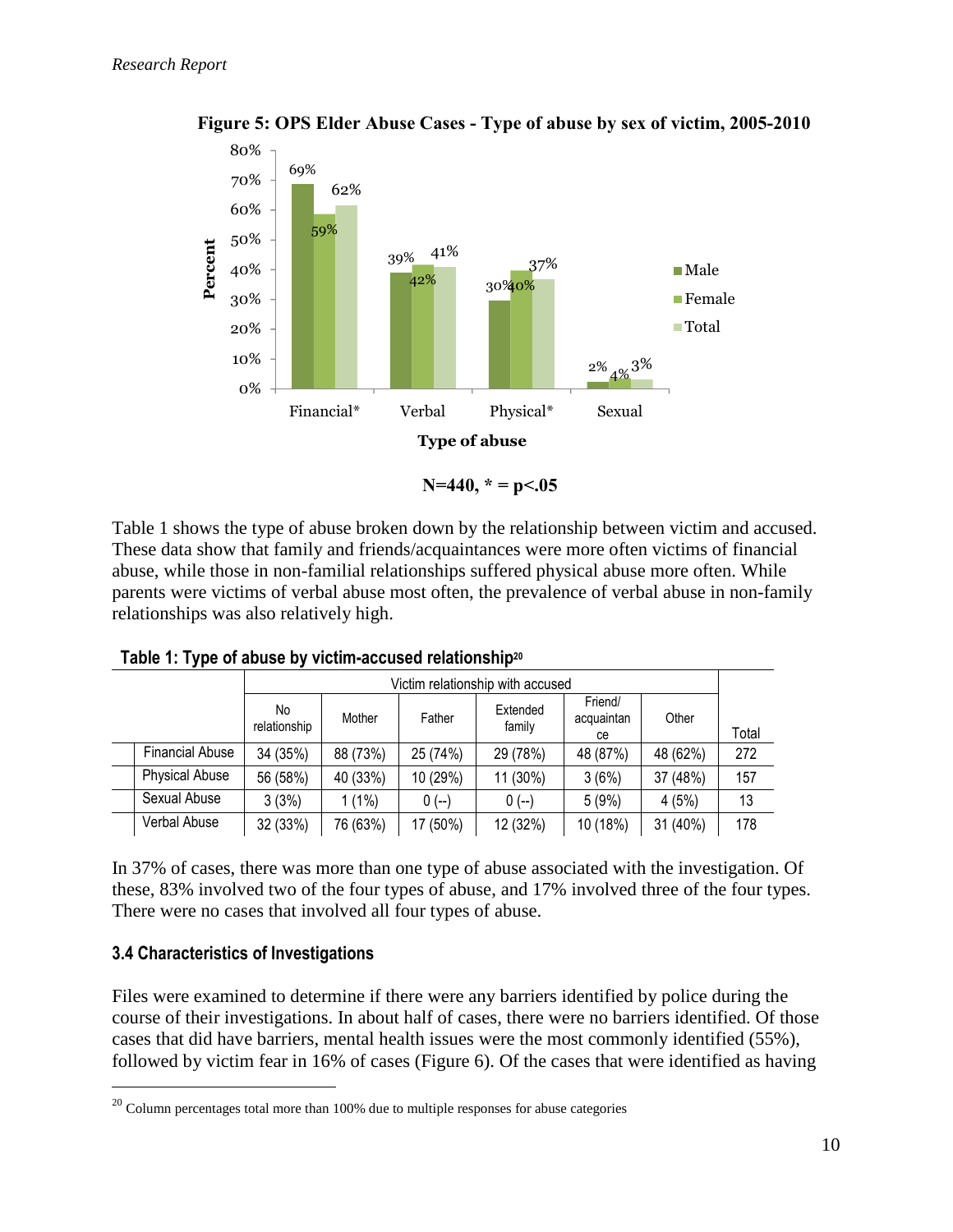mental health barriers, in almost three quarters of these cases, dementia or Alzheimer's were identified. Other barriers identified by police included the victim being deceased, or the victim being paralyzed or otherwise immobile.





N=176

Out of the 453 files analysed, charges were laid in 77, or 17% of cases. Figure 7 outlines the most serious offences by broad categories, showing that almost half of cases (48%) involved offences against the rights of property. Looking at the specific offences within those broader categories, the most serious offence was most often fraud (steal, forge, possess or using a credit card) in 16% of cases, followed by assault level I (14%).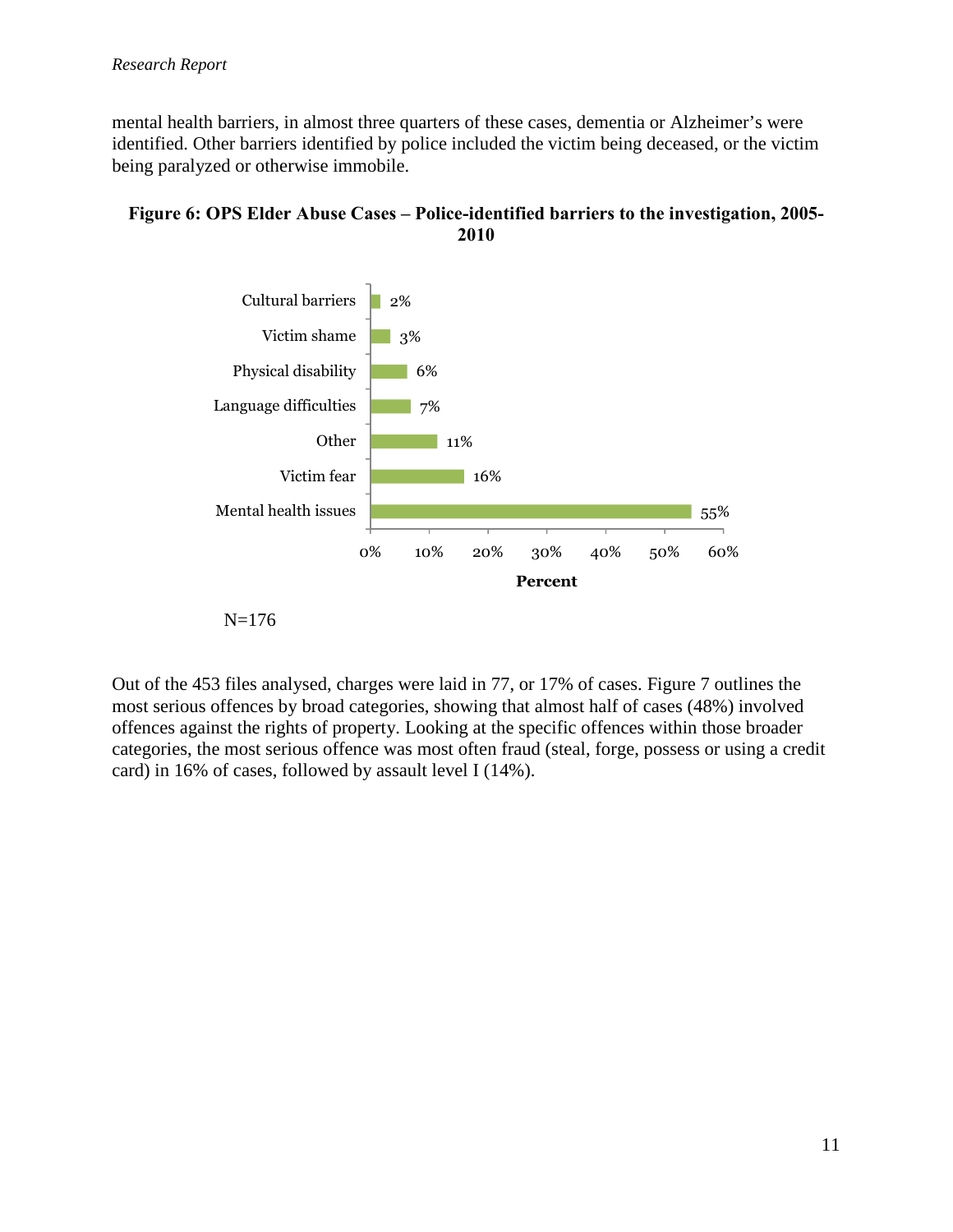

#### **Figure 7: OPS Elder Abuse Cases – Most Serious Offence Category, 2005-2010**

#### N=77

Of those cases where charges were not laid, the most common reason was a lack of evidence (33%). In almost a quarter of cases, the victim refused to cooperate with police (Figure 8). Officers noted that maintaining family relationships, fears and anxieties about institutionalization and loss of independence, factors including financial dependency, disability or illness are all possible explanations for the small proportion of elder abuse cases resulting in charges. One officer stated:

The elderly are hesitant to lay charges against their children and as a result police spend a large amount of time walking elders through the importance of reporting the abuse and the benefits of accessing available services available to children who are abusive.

Additionally, the officers indicated that because the elderly are hesitant to report incidents of abuse the officers often must, "rely on information from a third party, who is not attached to the situation." Officers indicate this process is time consuming as all information must be verified before it is deemed reliable.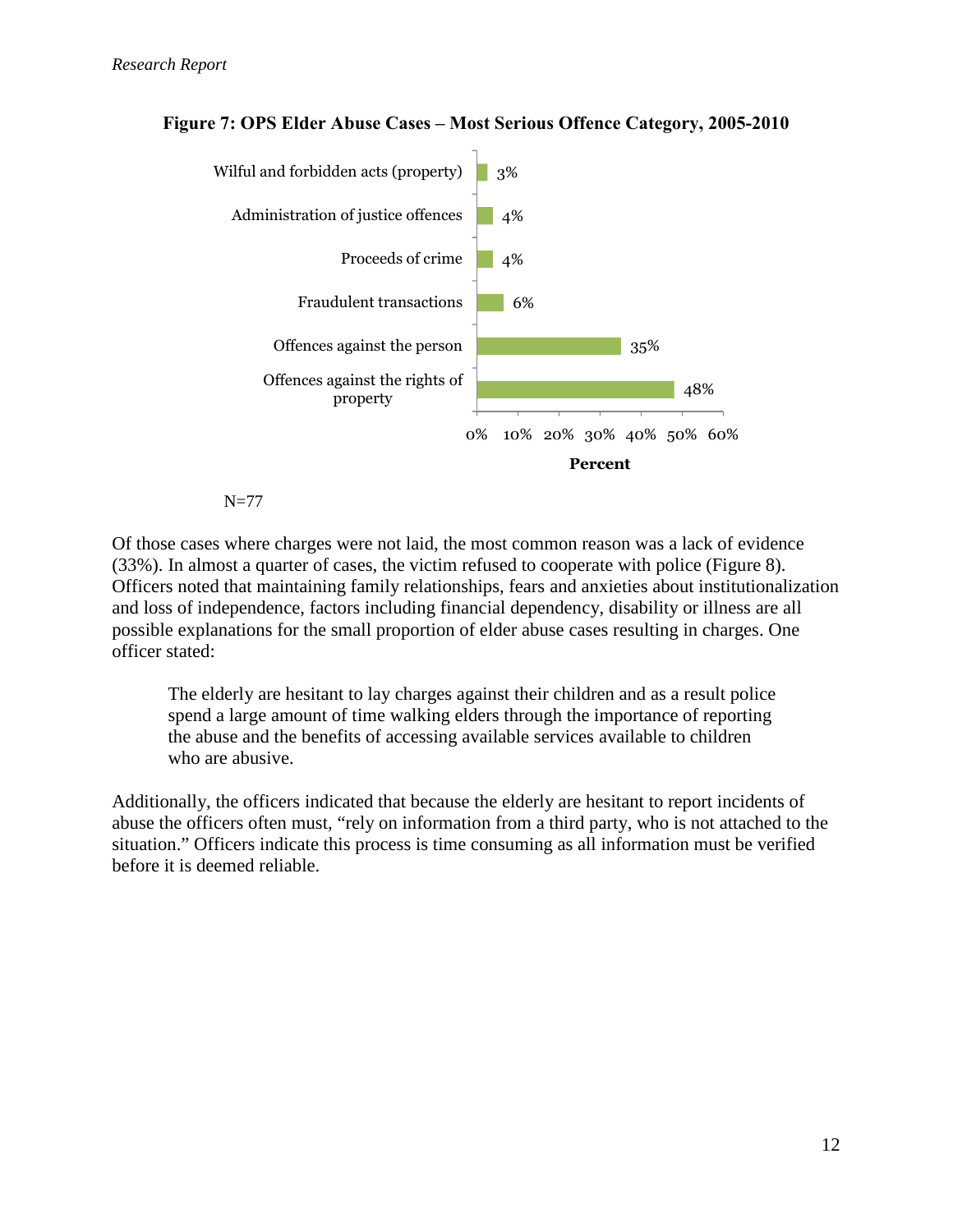

#### **Figure 8: OPS Elder Abuse Cases – Reason no charges were laid, 2005-2010**

 **N=364, Other includes: incident resolved** 

In cases where no charges were laid and other specific actions were taken, police referred the victim to social services (48%), victim services or other support groups (11%) (Table 2).

| . .                                                                                                |            |                     |  |
|----------------------------------------------------------------------------------------------------|------------|---------------------|--|
|                                                                                                    | # of cases | Percent of<br>total |  |
| Referred to other social services                                                                  | 67         | 48%                 |  |
| Other                                                                                              | 58         | 41%                 |  |
| Referred to victim services, support                                                               | 15         | 11%                 |  |
| groups                                                                                             |            |                     |  |
| Total                                                                                              | 140        | 100.0%              |  |
| Other includes: verbal warning to accused, civil or POA advice provided, safety advice<br>hebivora |            |                     |  |

| Table 2: Other action taken by police |  |  |  |  |  |
|---------------------------------------|--|--|--|--|--|
|---------------------------------------|--|--|--|--|--|

provided N/A = 297, missing= 16

Of the cases where charges were laid, the vast majority (96%) went to court (2 out of 75 did not, 1 was stayed).<sup>21</sup> Table 3 shows the outcome of cases that went to court. Over half (65%) of accused plead guilty or were found guilty following trial.

<sup>&</sup>lt;u>.</u>  $21$  Out of the 77 cases where charges were laid, this information was unknown in 2 cases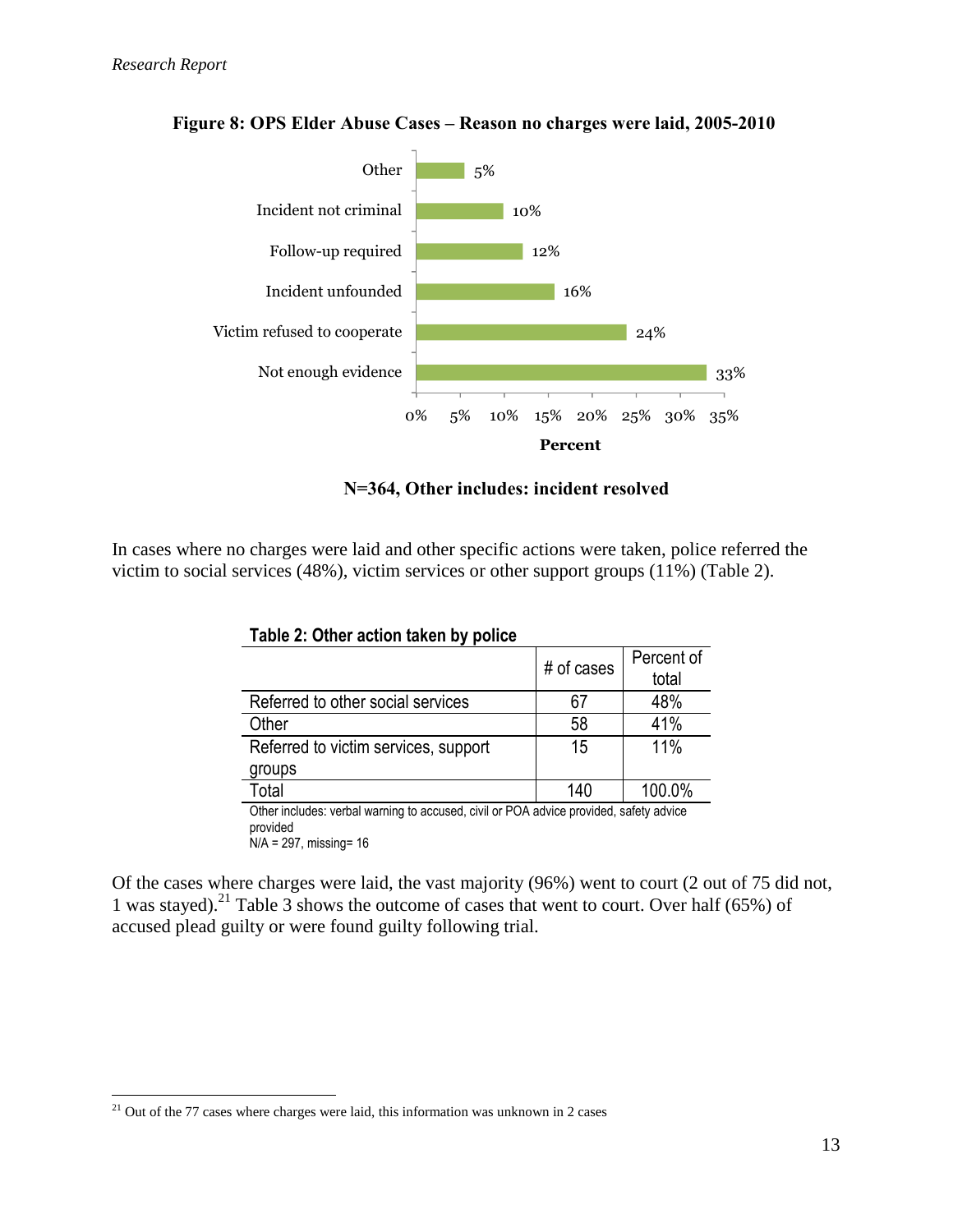|                        | # of cases | Percent<br>of total |
|------------------------|------------|---------------------|
| Guilty following trial | 36         | 58%                 |
| Withdrawn              | 14         | 23%                 |
| <b>Dismissed</b>       | 5          | 8%                  |
| Accused plead guilty   |            | 7%                  |
| Stay                   | 2          | 3%                  |
| Not guilty             |            | 2%                  |
| Total                  | 62         | 100.0%              |
| $\cdots$               |            |                     |

#### Table 3: Court case outcomes

15 missing or unknown

Of the 40 offenders who plead guilty or were found guilty, the majority received probation (22/40 cases), followed by custody (9/40) and a conditional sentence (6/40). One of these offenders received a conditional discharge and one received an intermittent sentence.22 In addition, a total of 13 peace bonds were handed out for those cases that were stayed, withdrawn or dismissed (11 of these peace bonds were for withdrawn cases).

## 4.0 Discussion and Conclusion

The results of this analysis reveal some general trends with regards to the characteristics of cases that were investigated between 2005 and 2010. Notably, there were slightly more women accused of elder abuse than men (52% female vs. 48% male). This is in contrast to the most recent Statistics Canada data on female offending, which shows that in 2009 females accounted for less than a quarter (22%) of adult accused (those accused of all types of offences).<sup>23</sup>

Among victims, females represented a higher proportion than males (70% female). This is in contrast to police-reported data on victims of crime, which show that in 2010 females represented about half of victims (victims of all types of crime).<sup>24</sup> This finding is likely related to the fact that women make up a disproportionate proportion of the senior population (particularly among the oldest age groups). In fact, census data from 2006 show that women accounted for almost 69% of persons aged 85 or older, while they accounted for 58% of those 75 to 84 and 52% of persons aged 65 to 74. In addition, research indicates that men underreport elder abuse for a number of reasons. These include: men do not view themselves as victims; shame; they wish to stay with the family; and men tend to be abandoned more than women.<sup>25</sup>

Notably, only a small proportion of cases investigated by the Ottawa Police resulted in charges (17%). This is compared to Statistics Canada data on the number of cases investigated by police

-

<sup>&</sup>lt;sup>22</sup> The sentence was unknown in one case.

<sup>23</sup> Hotton Mahony, Tina. 2011. Women and the Criminal Justice System. Component of Statistics Canada Catalogue no. 89-503-X, Women in Canada: A sex-based statistical report.

<sup>24</sup> Canadian Centre for Justice Statistics, Uniform Crime Reporting Survey, 2010 (data representing adult victims of *Criminal Code* non-traffic offences)

<sup>&</sup>lt;sup>25</sup> Bergeron, L. Rene. (2001), An elder abuse case study, Journal of Gerontological Social Work, 34 (4) 47.